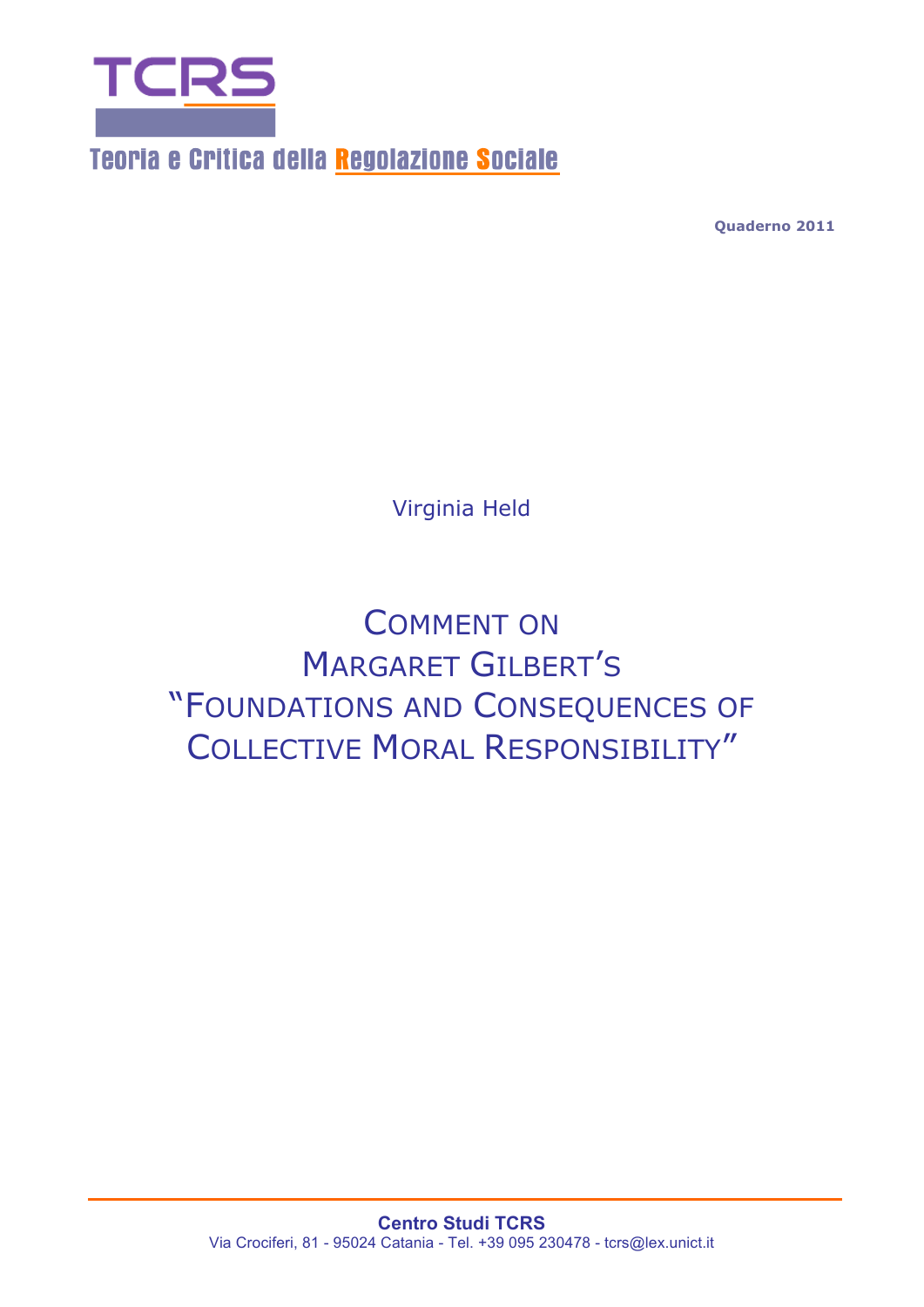Virginia Held City University of New York vheld@hunter.cuny.edu

> In: *Intenzionalità collettiva e figure della responsabilità* Quaderno 2011

ISSN: 1970-5476 Centro Studi "Teoria e Critica della Regolazione sociale" Via Crociferi, 81 - 95024 Catania Tel. +39 095 230478 – Fax +39 095 230462 tcrs@lex.unict.it www.lex.unict.it/tcrs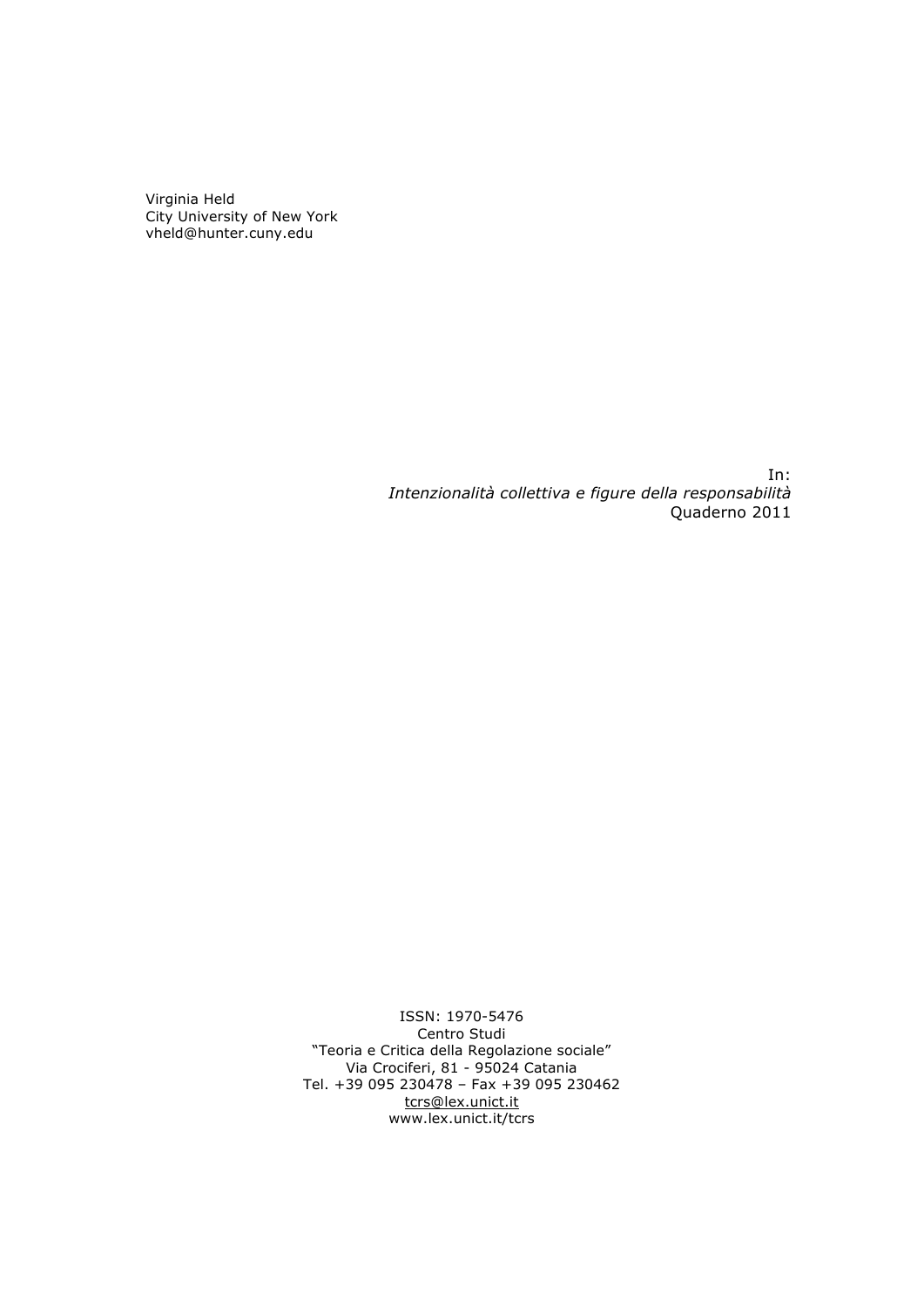## Virginia Held

## COMMENT ON MARGARET GILBERT'S "FOUNDATIONS AND CONSEQUENCES OF COLLECTIVE MORAL RESPONSIBILITY"

To Margaret Gilbert, it makes perfectly good sense to say that *we* did something reprehensible, that we were not forced to do it, that we knew or should have known that it was wrong, and hence that we are to blame. From this she thinks we cannot infer blame for any particular one of us. On the one hand, "*we did it*, and I am one of us," so perhaps I am to blame (Gilbert, p. 2). On the other hand, "*we* did it, not I," so perhaps I am blameless (Gilbert, p. 2). Gilbert's position is that "neither my moral guilt nor my moral innocence is implied by our moral guilt… Everything depends on the precise details of my relationship to our wrongdoing…" (Gilbert, p. 2).

I entirely agree, but many philosophers dispute that it really makes sense to say that *we* did something in a way that is not simply the sum of what the individuals composing the "we" did. So Gilbert tries to give a persuasive account of what it is "for *us* to do something…" (Gilbert, p. 2), or, more specifically, "for us to do something *together*" (p. 3), in a way that is non-distributive.

She wants an account that can make sense of our everyday understandings, as in "we're fighting the Nazis," and "we're working on a plan" (Gilbert. p. 3). She believes that accounts in terms of the personal intentions of those engaged in joint action do not do so. They only really indicate what the participants are doing as individuals, not what *we* are doing. Again, I entirely agree. It is when she tries to characterize what a social group *is* that I find her account less satisfactory.

Gilbert defends a view that a social group or society "is constructed through a social contract or, better, agreement" (Gilbert, p. 4 and N15). It need not be an actual agreement, but a group that does something, that acts, is "unified in the same way that the formation of a contract or agreement unifies the parties to the contract" (p. 4). It is unified by the "joint commitment" of its parties. Gilbert gives an argument to think that 'agreement' is better that 'contract:' contract is a term from law and social groups can be founded without reference to any legal system (Gilbert. N15). But that is as far as she departs from an individualistic metaphysics.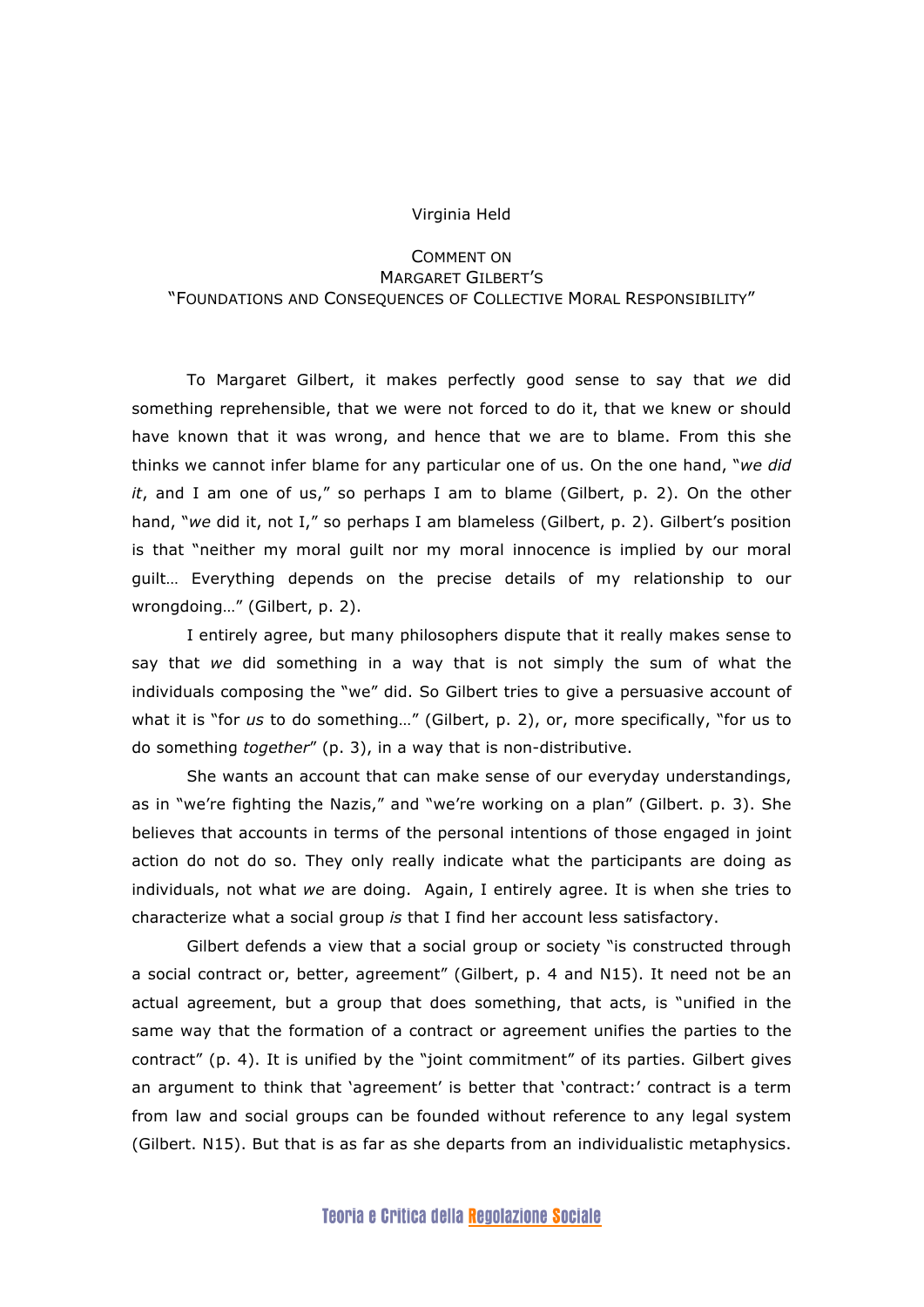This means that she already accepts the individualistic premises that individuals are prior to groups and that our thinking should start with individual persons who are imagined to be unproblematic, and then wonder how social groups or societies are "constructed" or "built." The ghost of Hobbes continues to rule.

Consider, however, history and prehistory. We could as easily ask: how and why did the concept of individual person emerge from the group life without which no one would have survived? How did the notion that we are individuals with rights and responsibilities, interests and goals, arise? How were individuals "constructed" if that is the right idea, which may be doubtful. Then, if we acknowledge, appropriately, that a historical account is not the right one anyway, and ask why we should *now* prioritize individuals over groups in our metaphysical thinking, Gilbert provides no arguments. And if we accept contemporary views of persons as relational, and remember that we come into the world as helpless infants rather than as the fully formed and contentious individuals of the Hobbesian imagination, we can doubt that we should do so, even if we prioritize individuals morally.

Gilbert offers an account of two people being on a walk together as an illustration of "acting together." It implies, she maintains, that if one person pulls ahead, the other can ask her to slow down (and, one supposes, the faster one can ask the other to stop dawdling), thus showing the agreement at the heart of a social group's action or "joint activity." Gilbert concludes that "those who are doing something together owe each other appropriate actions…. There are rights and obligations of some kind in the picture" (Gilbert, p. 5).

Also, in the absence of special understandings, "a given party cannot without fault abandon the joint activity prior to its completion without the concurrence of his fellow-participants" (Gilbert, p.6). These two conditions show, Gilbert thinks, that accounts of acting together that appeal only to the subjective personal "I intend," or to the matched "we-intentions" of the individual parties, accounts such as those of Christopher Kutz, Michael Bratman, and John Searle, are not satisfactory. There must be an appeal, Gilbert argues, to the "joint commitment" of the parties (Gilbert, p. 6).

Gilbert's account also, however, assumes a degree of individualism that is more ideological than persuasive. Most people do not have the degree or kind of choice to "exit" their families, their ethnic or racial groups, their states, that a view of social groups as based on agreement assumes. They can abandon their families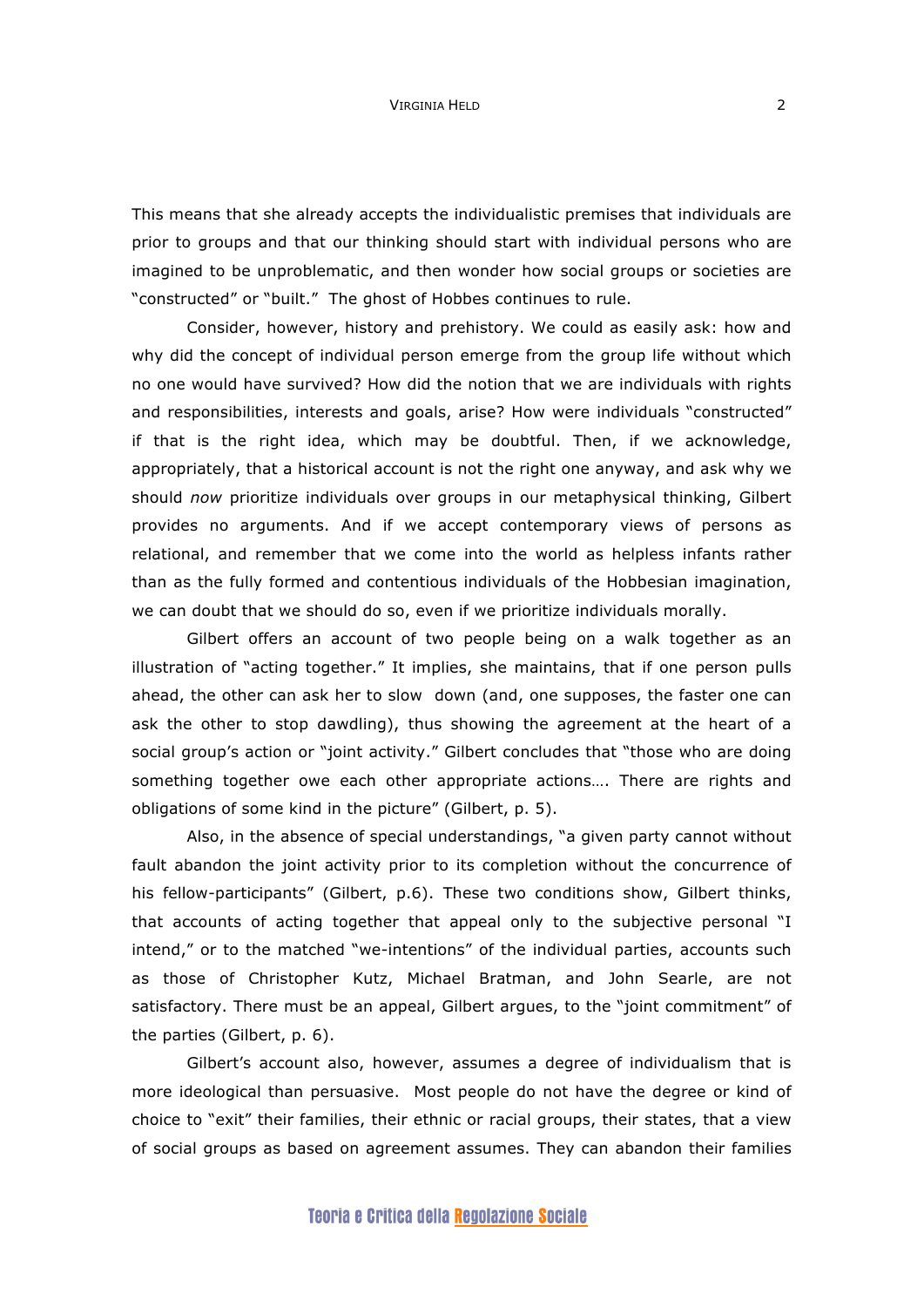or backgrounds but will always be the child of given parents, the Hispanic who doesn't identify with other Hispanics, the immigrant. In the contemporary world, people can to an important extent modify and reconstruct their own identities, but they start out embedded in social groups that may well be as metaphysically real as are individual persons, even contemporary ones.

Moving on to collective moral responsibility, Gilbert analyzes it in terms of "joint commitments to believe as a body one or another proposition" (Gilbert, p. 12), such as that we are not being forced to do what we are doing, and that what we are doing is reprehensible. We can be jointly committed to "espouse a certain goal as a body" (Gilbert p. 13), and enough of us can act on this for the goal to be achieved. But "our joint commitment to believe that p as a body does not require any one of us personally to believe that p" (Gilbert, pp. 12-13), and any one of us may not know of a collective goal that has been set (by our leader, for instance). So, from knowing that a group did something wrong, we cannot know whether any "given party to the underlying joint commitment" (Gilbert, p. 14) is personally culpable. He may or he may not be.

Even if a given individual is not personally to blame, Gilbert holds, it can make sense for him to feel "membership guilt" for "being one of 'us' – when we are guilty" (Gilbert, p. 15). But to decide on the actual personal guilt or innocence of a member of a social group, one would need to know more. Still, when a group has done something reprehensible, it is appropriate for its members to make "a joint commitment to feel remorse as a body" (Gilbert, p. 16). And it may well be appropriate for others to engage in punitive action against the group, focusing on those who "bear significant personal guilt" (Gilbert, p. 18), and remembering that the stories of individual members may be entirely different. This seems like reasonable advice for those in the context of "everyday understanding" and "everyday terms," for whose deliberations Gilbert wishes to provide clarification. They are the ones wrestling with whether and how to impose sanctions on states for their misdeeds, or deciding what to do in the face of ethnic violence by one group against another, or ascertaining what might be fair contributions from different groups to a common goal.

We are accustomed in philosophical discussion to ascribing moral responsibility to individuals, not so to social groups. Gilbert thinks she must account for group or collective responsibility ultimately in terms of the individuals who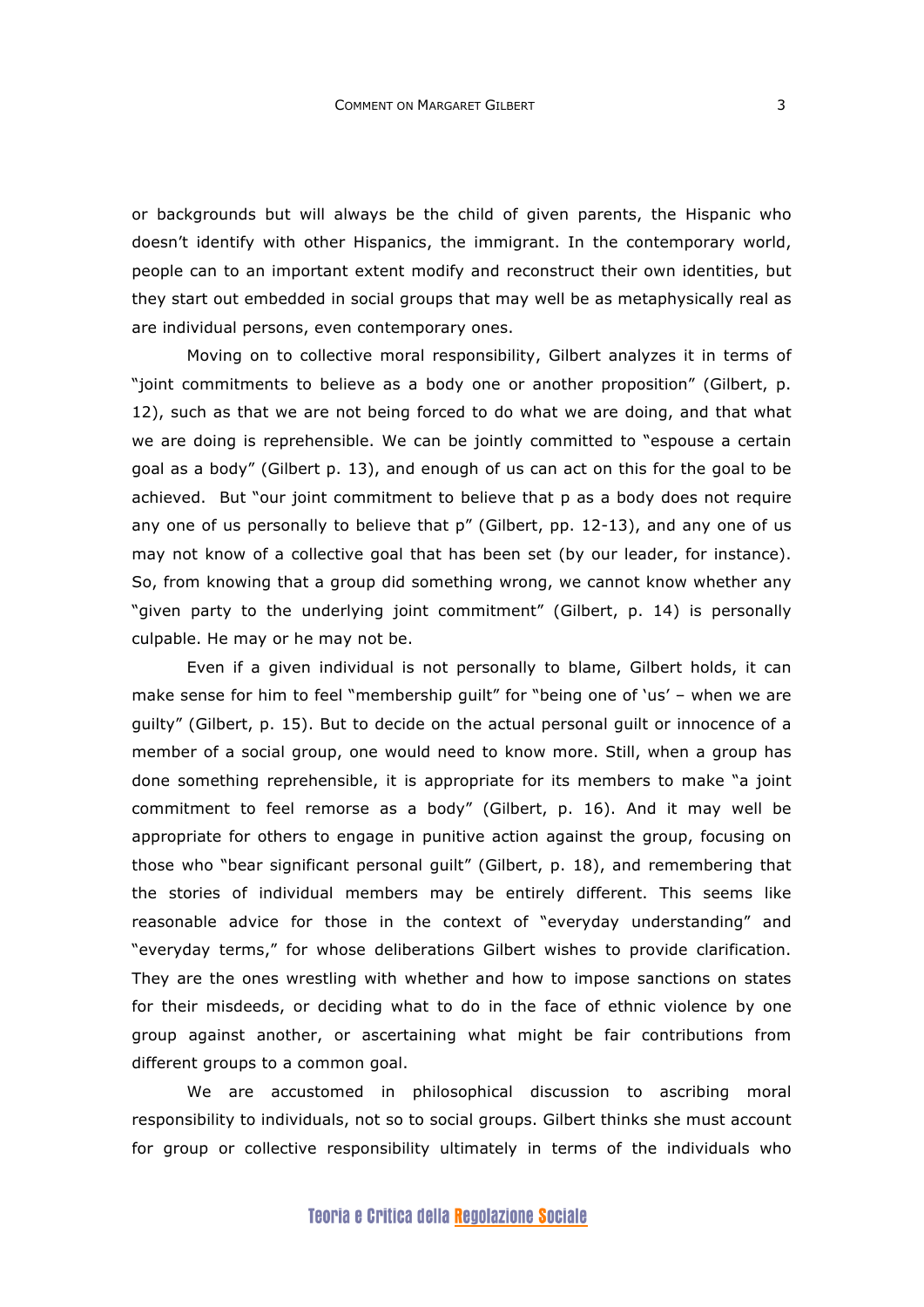"construct" social groups, but this is not obvious. It says more about the views that are dominant in analytic philosophy than about what is independently most persuasive.

Gilbert thinks it is necessary to answer those who raise doubts about "metaphysically worrying elements" (Gilbert, p. 12). One could, instead, raise doubts about anyone who imagines that human beings can be the self-made "individuals" of so much standard contemporary theory, and that these individuals create social groups by agreement, rather than recognizing themselves to be already embedded in any number of them.

Tracy Isaacs, in her recent book on collective responsibility, explains that she came to her views after realizing that in various actual cases of responsibility for wrongdoing, individualistic accounts are inadequate (Isaacs, 2011). With respect to the genocide in Rwanda and the mishandling of Canada's blood supply (in which the use of tainted blood led to many cases of HIV and hepatitis) "in neither case would a thoroughly individualistic analysis either of action or of responsibility adequately capture the collective dimensions of the wrong done" (Isaacs, p. 5).

Consider genocide. We cannot say of any given individual that they were responsible for the genocide. The normative character of what any individual contributed flows from "the collective endeavor of which they are a part" (Isaacs, p. 5). It is the characteristic of the collective act in which the individual takes part that makes the individual's act one of genocide rather than simply of murder.

Margaret Gilbert's accounts of joint activity and moral responsibility focus less on actual problems in the world and more on responding to the individualistic philosophical analyses that need to be answered. A division of labor here has its uses.

But we should not suppose that the individualistic assumptions that predominate and that Gilbert departs from only apologetically and minimally, are the only plausible possibilities.

Gilbert defends her account as metaphysically respectable, saying "I do not see myself as the proponent of a 'spooky' view, one from which people should flee on pain of going over the metaphysical top" (Gilbert, p. 12). A lot depends, it seems, on which ghosts we find the scariest, or most implausible.